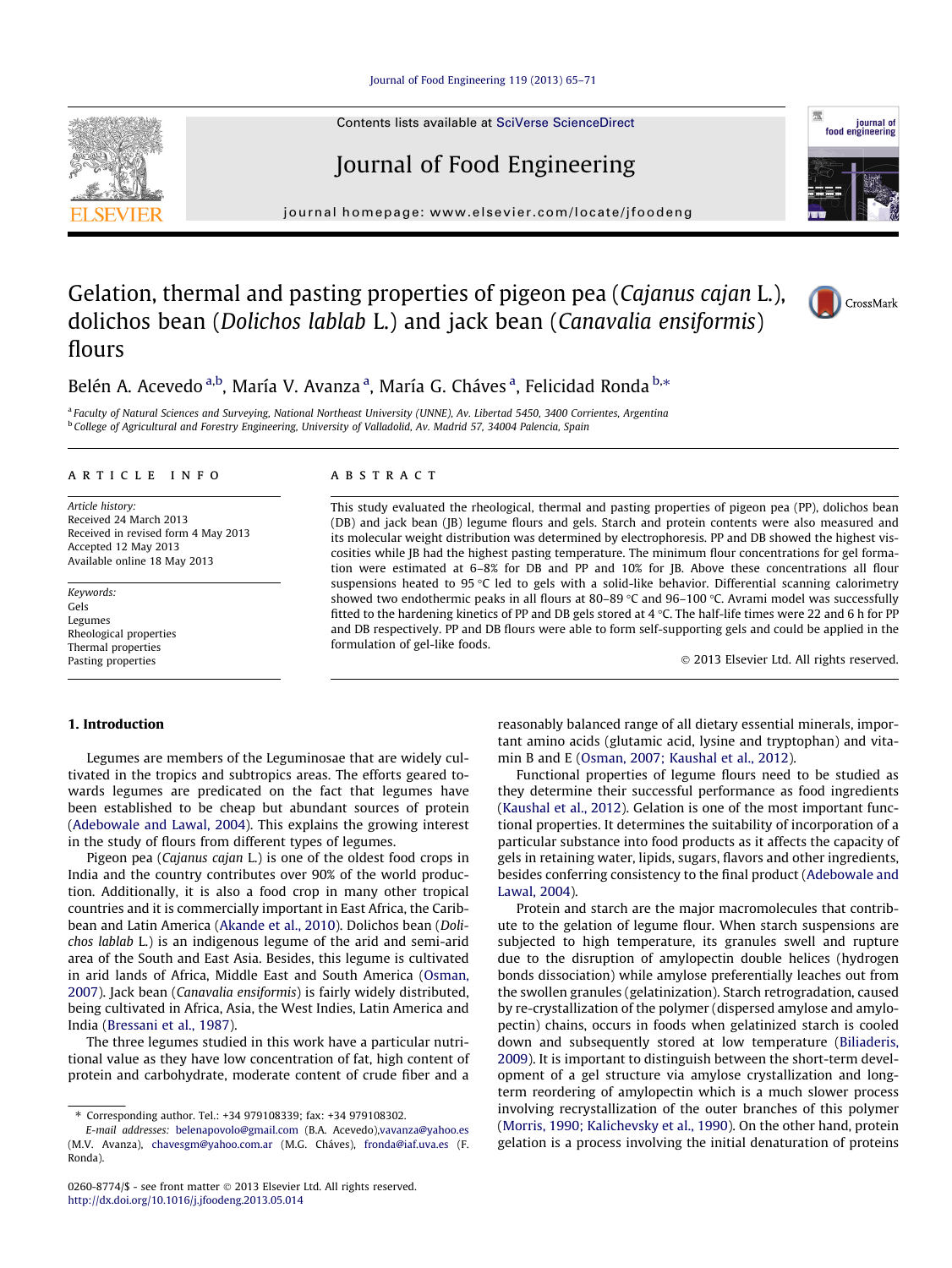into unfolded polypeptides and attractive forces and thermodynamic conditions are then gradually associated to form the gel matrix. Upon cooling, the uncoiled polypeptides associate to make a network. Cross linking may involve multiple hydrogen bonds, ionic attractions, disulfide bonds, hydrophobic associations or a combination of them [\(Wang and Damoradan, 1991\)](#page-6-0). When all these changes occur, important variations of viscoelasticity and texture of gel can be measured.

Several studies were performed on the gel properties (rheological, texture, thermal and pasting) of rice flours ([Kapri and Bhat](#page-6-0)[tacharya, 2008; Katekhong and Charoenrein, 2012\)](#page-6-0) and wheat flours [\(Singh et al., 2011](#page-6-0)). Besides, some studies have been reported on the least gelation concentration (LGC) of legumes flours. [Adebowale and Lawal \(2004\)](#page-6-0) investigated the effect of pH, ionic strength and addition of carbohydrates on LGC of JB flours, obtaining the best gelation property at  $pH = 4$ , 0.1 M of ionic strength and the addition of maltose (25% w/W). [Kaushal et al. \(2012\),](#page-6-0) reported LGC values of 12% (w/v) for PP flours. However, to our knowledge, there is very scarce information about gel properties of legumes flours, mainly rheological properties. This information is helpful and necessary to incorporate legume flours into existing food formulations in order to modify their functional and nutritional quality, as well as to create new products such as gel-like products.

The aim of the present work was to study the gelation capacities, thermal and pasting properties of pigeon pea, dolichos bean and jack pea flours, and evaluate the viscoelastic and textural properties of the gels.

#### 2. Materials and methods

#### 2.1. Material

Pigeon pea (PP) (Cajanus cajans L.), dolichos bean (DB) (Dolichos lablab L.) and jack bean (JB) (Canavalia ensiformis) seeds were obtained from Estación Experimental ''El Sombrero-Corrientes'' (Instituto Nacional de Tecnología Agropecuaria-INTA) Argentina, (crop 2011). Shrunken, discolored and insect infested seeds were eliminated, sun dried and then the legumes were kept in a hermetic vessel stored at 10 °C until use.

#### 2.2. Preparation of seed flours

Legumes (with seed coat) were ground in an electric mill (KSM2 Braun, Naucalpan de Juárez, México) and subsequently sieved through 80 ASTM  $(177 \mu m)$ . In the case of [B, seeds were previously crushed to smaller fragments using a mill (F-4 Quaker City, Philadelphia, USA).

#### 2.3. Chemical composition

Moisture content (Method 925.10), ash (Method 923.03), fat (Method 920.39) and protein content (Method 920.87) were measured with the standard methods of AOAC [\(AOAC, 1990\)](#page-6-0). Carbohydrates were determined according to [Roe \(1955\)](#page-6-0). Starch content was performed using the method of [Fraser et al. \(1956\)](#page-6-0) and amylose with the Megazyme amylose/amylopectin kit (Megazyme Bray, Ireland). These assays were made in duplicate.

## 2.4. Sodium dodecil sulfate polyacrylamide gel electrophoresis (SDS-PAGE)

All gels were run in minislabs (Bio-Rad Mini Protean II Model). SDS-PAGE was performed according to [Laemmli's method \(1970\)](#page-6-0) using continuous gels (12%). Flours samples (1%, w/v) were dissolved in 0.125 M Tris-HCl, pH 6.8, 0.02% (v/v) glycerol, 0.1% (w/

v) SDS, 0.05% (w/v) bromophenol blue, and centrifuged at 15,800 $\times$  g for 5 min at 4 °C. Supernatants were loaded onto the gel (30–40 ug of protein per lane). Samples to be run under reducing conditions were boiled for 1 min in 0.005%  $(v/v)$  2-mercaptoethanol (2-ME) buffer before centrifugation. Electrophoresis was conducted for 1 h at a constant voltage of 200 V. The following molecular weight standards were used to estimate the molecular masses of polypeptides: phosphorylase b (94 kDa); bovine serum albumin (67 kDa); ovalbumin (45 kDa); carbonic anhydrase (30 kDa); trypsin inhibitor (20.1 kDa); a-lactalbumin (14.4 kDa), (Pharmacia Hepar Inc, Franklin, OH, USA).

#### 2.5. Thermal properties

Thermal characteristics of flours were determined using a differential scanning calorimeter (DSC-822e Mettler Toledo AG, Schwerzenbach, Switzerland) calibrated for temperature and heat flow using Indium. Samples of flour were weighed into medium pressure steel pans (120  $\mu$ L). Flour weights were around 12 mg and distilled water was added to make 70% moisture content. The samples were scanned from 25 to 130 °C at 5 °C/min using an empty pan as reference. After heating, samples were cooled at 20  $\degree$ C/min to 25  $\degree$ C and reheated under the same previous conditions to assess the reversibility of thermal transitions. Starch retrogradation was evaluated in samples stored in the pans at  $(4\pm2)\,^{\circ}\mathrm{C}$ for 7 days. These samples were scanned from 0 to 150  $\degree$ C at a heating rate of 5 °C/min. The enthalpy ( $\Delta H$ ), onset temperature (To) and peak temperature (Tp) of endotherms were measured. The reported values are the means of duplicated measurements.

#### 2.6. Pasting properties

Pasting properties were studied by using Rapid-Visco-Analyzer (RVA) (RVA-4 Newport Scientific Pty Limited, Warriewood, Australia) controlled by the Thermocline software (Newport Scientific Pty Limited, Warriewood, Australia). Viscosity profiles of flours were recorded using flour suspensions (20%, w/w; 28.5 g total weight). The samples were heated from 50 to 95 °C at 6 °C/min after equilibrium time of 1 min at 50  $\degree$ C and a holding time of 5 min at 95 °C. The cooling was carried out from 95 to 50 °C at 6 °C/min with a holding for 2 min at 50  $\degree$ C. Parameters recorded were pasting temperature (PT) (temperature at which starch granules begin to swell and gelatinise due to water uptake), peak viscosity (PV) (maximum paste viscosity achieved), trough viscosity (TV) (minimum paste viscosity achieved after holding at 95 °C), final viscosity (FV) (viscosity at 50 °C), breakdown viscosity (BV) (difference between peak viscosity and trough viscosity) and setback viscosity (SV) (difference between final viscosity and trough viscosity). Each sample was analyzed in triplicate.

#### 2.7. Oscillation measurements

Suspensions of different concentrations (8, 10, 12 and 15%, w/w, of PP and DB flours and 12, 15, 17 and 20%, w/w, of JB flour, with 28.5 g total weight in all cases) were prepared in duplicate by using the RVA. The suspensions were stirred at 160 rpm, heated from 50 to 95 °C at a rate of 6 °C/min and held at 95 °C for 15 min. Dynamic test of the gels were carried out with a RheoStress 1 rheometer (Thermo Haake, Karlsruhe, Germany) with parallel plate geometry (60 mm diameter) of serrated surface and with 1 mm gap. Hot paste from the RVA was quickly transferred to the parallel plates. The excess of suspension was removed and vaseline oil was applied to cover the exposed sample surfaces. Before the measurement, the suspension was rested for 700 s to allow relaxation. Preliminary tests of time sweeps (at 1 Hz and 1 Pa) allowed to assure a stable response after 450 s. Frequency sweeps were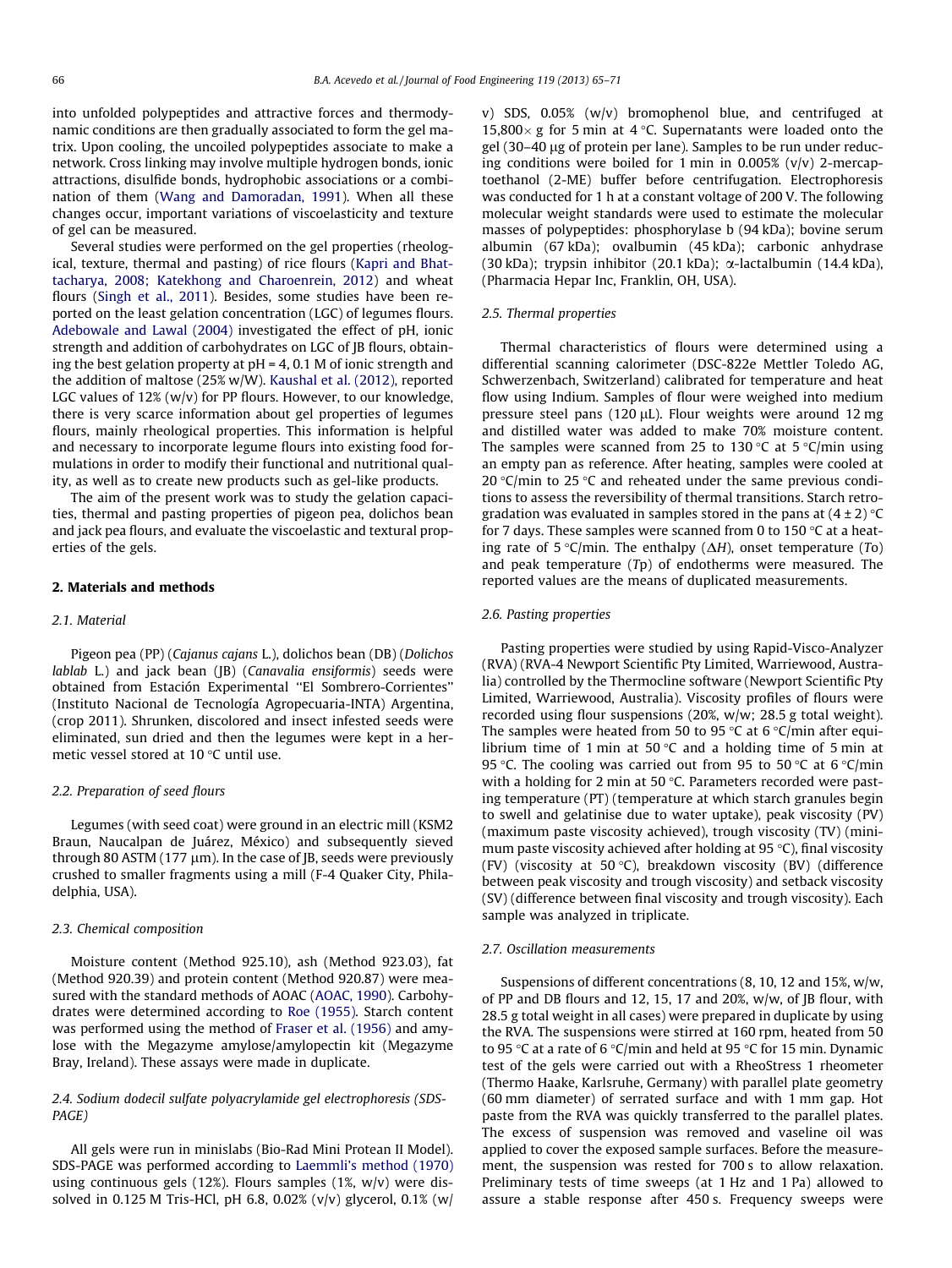carried out from 10 to 0.1 Hz in the linear viscoelastic region (LVR), previously established for each sample by means of stress sweeps from 0.1 to 1500 Pa at 1 Hz of frequency. The limit of the LVR ( $\tau_{\rm max}$ ) was located by the decrease of  $G'$  modulus above 10%, that coincided with the sudden increase of tan  $\delta$ . Samples were characterized by rheological assays at 90 and 25 °C. The RheoWin 4  $\,$ software (Thermo Haake, Karlsruhe, Germany) was used for data analysis. Each gel was prepared twice and measured in duplicate. Power law model was fitted to frequency sweep data as in previous works [\(Ronda et al., 2011\)](#page-6-0):

$$
G'(\omega) = G'_1 \cdot \omega^a
$$
  
\n
$$
G''(\omega) = G''_1 \cdot \omega^b
$$
  
\n
$$
\tan \delta(\omega) = \frac{G''(\omega)}{G'(\omega)} = \left(\frac{G''}{G'}\right)_1 \cdot \omega^c = (\tan \delta)_1 \cdot \omega^c
$$

The coefficients  $G_1'$ ,  $G_1''$  and (tan  $\delta)_1$  represent the elastic and viscous moduli and the loss tangent at a frequency of 1 Hz. The a, b and c exponents quantify the dependence degree of these moduli and the loss tangent with the oscillation frequency.

#### 2.8. Least gelation concentration

Least gelation concentration (LGC) of flours was determined by the method of [Sathe et al. \(1981\).](#page-6-0) Test tubes containing 5 ml of 4, 6, 8, 10, 12, 14, 16, 18 and 20% (w/w) of flour in distilled water were heated for 1 h in boiling water, followed by rapid cooling under running water. The tubes were further cooled in a water bath at 4 °C for 2 h. LGC is the concentration above which the sample did not fall down or slip when the test tube is inverted.

#### 2.9. Firmness of fresh and aged gels

The firmness of flour gels was evaluated using a TA-XT2 Texture Analyzer (Stable Microsystems, Surrey, UK) equipped with the software Texture Expert. Gels were prepared from a 15% (w/w) suspension for PP and DB flours and  $25%$  (w/w) for JB flour (28.5 g total weight) by using the RVA. The suspensions were stirred at 160 rpm, heated from 50 to 95 °C at a rate of 6 °C/min and held for 15 min at 95 °C, followed by rapid cooling under cold running water (1 min). The tubes were further cooled in a water bath at 4 °C for 2 h. Subsequently, samples were stored at (4 ± 2)°C for 0, 2, 24, 48, 96 and 192 h in order to evaluate the gel hardening kinetics. A compression test with an aluminum 75 mm diameter (SMSP/ 75) probe was used. The force to penetrate to 50% depth, at 1 mm/s was recorded. Gels (2 cm diameter and 2 cm of height) were analyzed at  $(20\pm2)\,^{\circ}\mathsf{C}$  The Avrami equation ([Ronda and Roos, 2011\)](#page-6-0) was fitted to gel firmness kinetics data:

$$
\frac{F_{\infty} - F_t}{F_{\infty} - F_0} = e^{-kt^n}
$$

where  $F_{\infty}$  is the leveling-off value of firmness, obtained at infinite time,  $F_0$  is the firmness at initial time,  $F_t$  is the firmness at time t,  $k$  is a constant of velocity and  $n$  is the Avrami exponent. The values of the constants  $k$  and  $n$  were used to calculate the value of half-life,  $t_{1/2}$ , which is defined as the time required to achieve 50% of leveling-off extent of firmness [\(Ronda and Roos, 2011](#page-6-0)):

$$
t_{1/2} = \left(-\frac{\ln 0.5}{k}\right)^{1/n}
$$

Half-life time gives an idea of the rate of the gel firmness change from its initial value,  $F_0$ , to the leveling-off point,  $F_{\infty}$ . Fitting of the Avrami equation to the data was carried out using a least squares minimization, fitting routine with four adjustable parameters  $(F_0,$   $F_{\infty}$ , k, n) with help of the "solver" tool of the software Excel (Microsoft Corporation, Washington, USA) to minimize the sum of squared residuals.

#### 2.10. Statistical analysis

Experimental data were analyzed using one-way analysis of variance (ANOVA) followed by the least significant difference test LSD Fisher ( $\alpha$  = 0.05). Statistical analysis was performed using Infostat software (Infostat Group, Córdoba, Argentina).

#### 3. Results and discussion

#### 3.1. Proximate composition

The composition of flours is reported in [Table 1](#page-3-0). The protein content of the three legume flours were significantly different  $(p < 0.05)$ , varying from 23 to 32.4% in dry basis (db) and following the order: JB > DB > PP. These values are in the range of those reported by other authors [\(Sridhar and Seena, 2006; Osman, 2007;](#page-6-0) [Akande et al., 2010](#page-6-0)). The highest ash and the lowest fat contents were observed in DB flours. The highest carbohydrate content was obtained for JB flour ( $62 \pm 1$ )% (db) and the lowest for DB flour  $(50 \pm 1)$ % (db); however, JB flour had the lowest starch content. Amylose contents in starch ranged from 14.2 to 23.2% representing 11.6%, 7% and 4.8% of amylose in PP, DB and JB flours (db) respectively.

#### 3.2. Protein characterization

The SDS-PAGE of JB, DB and PP flours, obtained under reducing and non-reducing conditions, are presented in [Fig. 1](#page-3-0). High molecular weight aggregates were observed under non-reducing conditions, in all flours (arrow 1, [Fig. 1](#page-3-0)A). Under reducing conditions, a number of bands of elevated molecular weights appeared ([Fig. 1](#page-3-0)B) indicating that the aggregates were formed by intermolecular interactions through disulfide bridging. Under non-reducing conditions, polypeptides of 58–60 kDa (arrow 2) and 45 kDa (arrow 3) were observed in the three flours. These polypeptides were not dissociated by 2-ME reducing agent in DB and PP flours. On the contrary, the reduction of 58–60 KDa polypeptide was observed in JB flour (arrow 4, [Fig. 1B](#page-3-0)). In the same conditions, a polypeptide of 94 KDa (arrow 5) was observed in JB flour in greater proportion than in DB flour, being absent in PP flour. In 2-ME presence this band disappeared in JB flour, denoting the presence of disulfide bridges and evidencing the different nature of JB polypeptides with respect to the other two legumes. The main polypeptides present in most legumes, 7 s (45 and 58–60 KDa) ([Tang, 2008](#page-6-0)) and 11 s globulins (60 KDa) [\(Meng and Ma, 2001](#page-6-0)), were observed in different ratios in the studied flours.

#### 3.3. Thermal properties

The DSC thermograms of the three studied flours exhibited two endothermic peaks of different characteristics ([Fig. 2A](#page-3-0)). JB showed two clearly differentiated peaks at (89  $\pm$  1)°C and (100  $\pm$  1)°C with transition enthalpies of  $(6.6 \pm 0.3)$  J/g of solids and  $(3.1 \pm 0.1)$  J/g of solids respectively. PP presented a peak at  $(83.6 \pm 0.1)$  °C with a transition enthalpy of  $(9.0 \pm 0.4)$  J/g of solids and a very small peak, hardly visible, at  $(96 \pm 2)$ °C with a transition enthalpy of  $(1.7 \pm 0.1)$ J/g of solids. [Kaur et al. \(2007\)](#page-6-0) reported a single peak for PP flour at 82 °C with a transition enthalpy of 4.79 J/g. The presence of the second peak in our work, could be attributed to the different geographic origin of these legumes.DB flour had the first peak at the lowest temperature,  $(80\pm2)$ °C, and a transition enthalpy of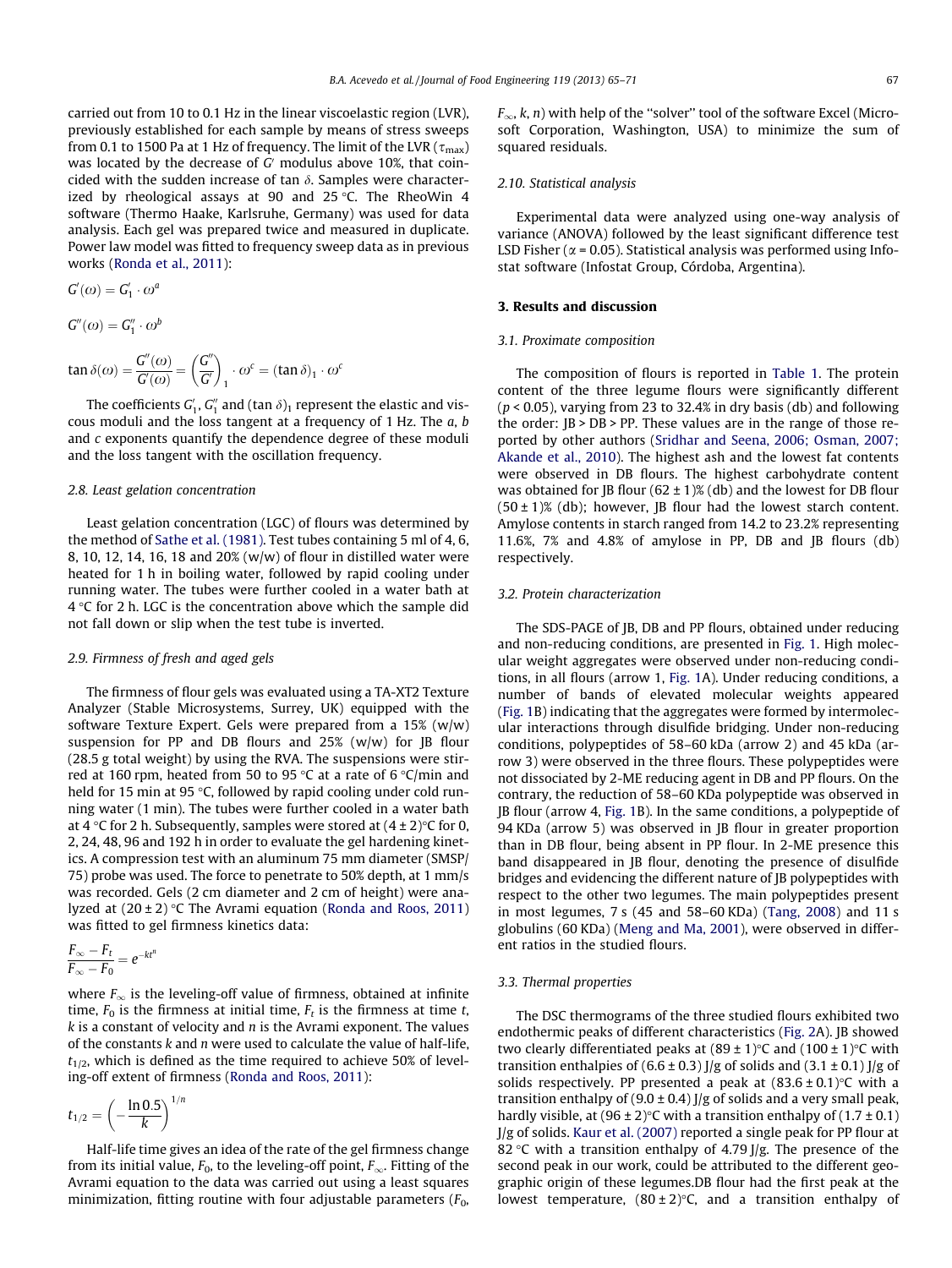#### <span id="page-3-0"></span>Table 1

Chemical composition of legume flours (% on dry basis, except amylose).

| Flour | Moisture (%)    | Proteins $(\% w/w)$ | Ash $(\% w/w)$   | Fat $(\% w/w)$   | Carbohydrates $(\% w/w)$ | Starch $(\% w/w)$ | Amylose (% of starch) |
|-------|-----------------|---------------------|------------------|------------------|--------------------------|-------------------|-----------------------|
| рp    | $10.2 \pm 0.1a$ | $23.0 \pm 0.1a$     | $3.44 \pm 0.02a$ | $3.35 \pm 0.01$  | $56 \pm 2b$              | $50.0 \pm 0.1$    | $23.2 \pm 0.1c$       |
| DB    | $11.6 \pm 0.1$  | $29.0 \pm 0.6$ b    | $4.95 \pm 0.02b$ | 1.62 ± 0.01a     | $50 \pm 1a$              | $49.3 \pm 0.3$    | $14.2 \pm 0.2a$       |
| IB    | $10.3 \pm 0.1a$ | $32.4 \pm 0.1c$     | $3.49 \pm 0.04a$ | $5.38 \pm 0.02c$ | $58 \pm 1$               | $35.7 \pm 0.4a$   | $17.0 \pm 0.1$ b      |

PP: pigeon pea, DB: dolichos bean, JB: jack bean.

Data are the mean ± standard deviation. Values with a letter in common in the same column are not significantly different ( $p < 0.05$ ).



Fig. 1. SDS-PAGE electrophoresis of flours. (A) non-reducing conditions; and (B) reducing conditions. (1) Molecular weight standards; (2) JB: jack bean flour; (3) PP: pigeon pea flour; (4) DB: dolichos bean flour. Arrow 1: high molecular weight aggregates; Arrow 2: 58–60 kDa; Arrow 3: 45 kDa; Arrow 4: 58–60 kDa; Arrow 5: 94 kDa.

 $(7.7 \pm 0.8)$  J/g of solids, and the second peak at a similar temperature to the rest of flours (98 ± 4)°C, with a transition enthalpy of  $(3.3 \pm 0.9)$  J/g of solids. The differences observed in flour thermal transitions may be attributed to differences in several aspects such as, size, shape and distribution of starch granules in the flours, amylose:amylopectin ratio, internal arrangement of starch fractions within the granule, different protein fractions and the interaction between starch, protein and lipids ([Liu et al., 2006](#page-6-0)). The peak that appeared at the lowest temperature could be attributed to changes involved in starch gelatinization, denaturation of proteins and changes associated to protein-starch interactions ([Henshaw et al., 2003](#page-6-0)). In DB and PP flours, the first thermal transition occurred in a wide temperatures range, while a narrow peak was observed in JB flour (Fig. 2A). This was probably due to an overlap of transitions (related to starch gelatinization and denaturation of some protein) in DB and PP flours. The second peak, obtained between 95 and 100 °C in all flours, could be attributed to denaturation of proteins like 11 s globulins ([Meng and Ma, 2001\)](#page-6-0).

The reversibility of phase transitions within the range of 25–150 °C was investigated by re-scanning the samples. In all cases no thermal transitions were seen in the second scan. After 7 days of storage at 4 °C, flour samples were reheated in the DSC oven to investigate starch retrogradation. Endotherms (Fig. 2B) showed a single peak for all flours. The transition temperatures (peak temperatures) for retrogradated starches were found at  $(63 \pm 5)$  °C,  $(59.2 \pm 0.2)$  °C and  $(55.9 \pm 0.8)$  °C for PP, JB and DB, respectively. The transition temperatures were lower than starch gelatinization temperatures in the original flour. Similar data were reported by [Liu et al. \(2006\)](#page-6-0) in legumes and tubers flours after 2 weeks of storage at 5 °C. This behavior suggests that retrogradation results in reassociation of the gelatinized starch molecules, but in less ordered manner and hence less perfect or stable forms and more heterogeneous in stability than those existing in the native



Fig. 2. DSC thermograms of the flours (flour/water ratio: 30:70) (A) First temperature scan and (B) Second temperature scan after 7 days of storage at 4  $\degree$ C. I: JB (jack bean); II: PP (pigeon pea); III: DB (dolichos bean).

starch granules ([Ronda and Roos, 2008\)](#page-6-0). The phase transition enthalpies obtained in 7 day-stored samples varied in the range  $(5.2-6.1)$  J/g of solids without significant differences between the three legume flours. [Lawal and Adebowale \(2005\)](#page-6-0) obtained lower enthalpies than we did for starch isolated from Canavalia ensiformis after 7 days of storage at 30  $\degree$ C. This difference confirms that amylopectin retrogradation depends on the temperature of storage, i.e., slower at higher temperatures [\(Ronda and Roos, 2011](#page-6-0)).

#### 3.4. Pasting properties

The RVA results of legume flours are summarized in [Table 2](#page-4-0). The highest PT was observed for JB flour while the lowest one was obtained for DB flour (86 °C versus 76 °C). The PT value obtained for PP flour, 82  $\degree$ C, was the same to that obtained by [Kaur et al. \(2007\)](#page-6-0)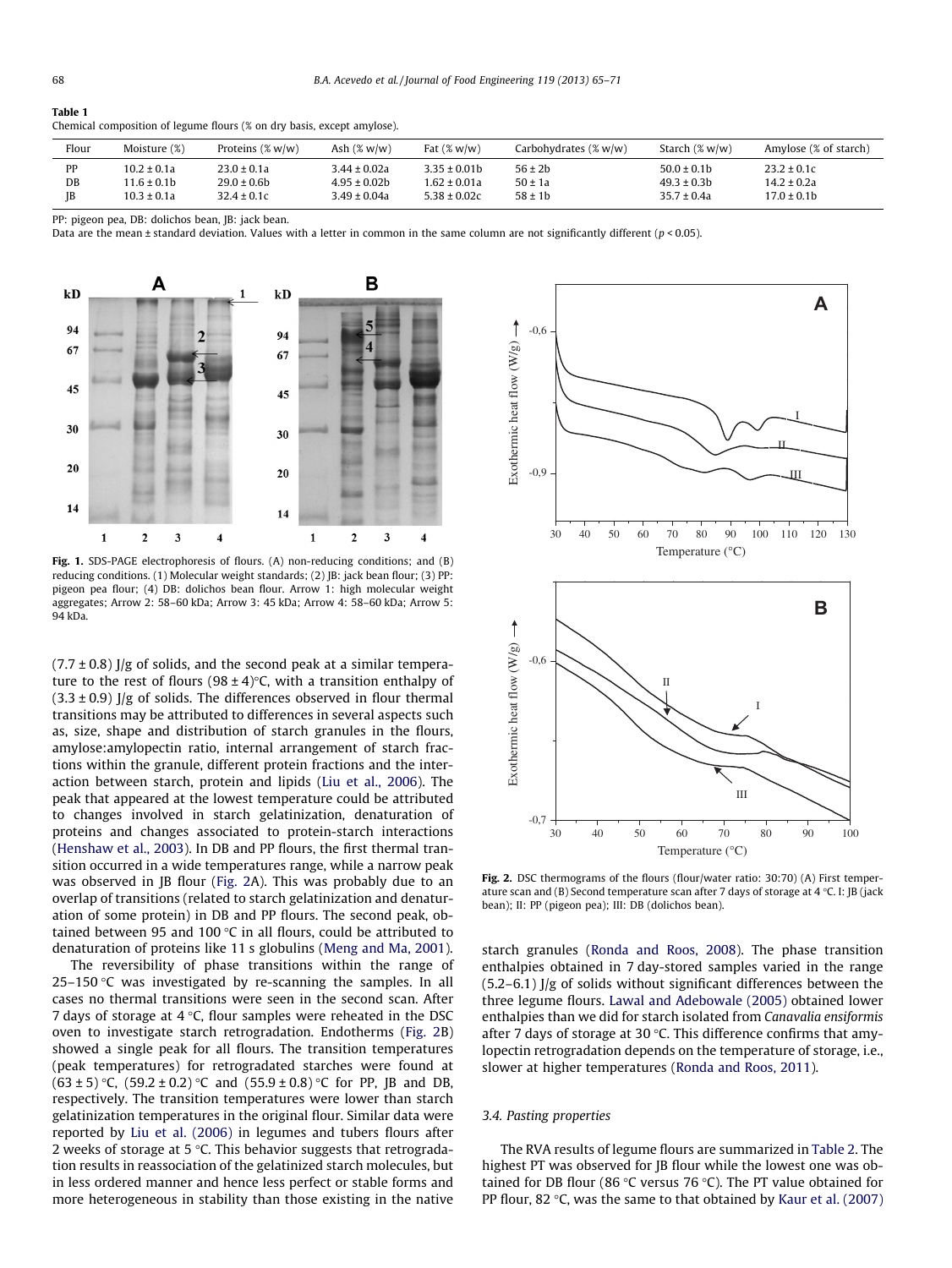| Table 2                              |  |
|--------------------------------------|--|
| Pasting properties of legume flours. |  |

<span id="page-4-0"></span> $\sim$  200  $\sim$ 

| Flours    | $PV$ (mPa $\cdot$ s) | $TV$ (mPa $\cdot$ s) | BV(mPa·s)    | $FV$ (mPa $\cdot$ s) | $SV$ (mPa $\cdot$ s) | PT $(^{\circ}C)$  |
|-----------|----------------------|----------------------|--------------|----------------------|----------------------|-------------------|
| <b>PP</b> | $5605 \pm 4b$        | $3869 \pm 7c$        | 1702 ± 7b    | $7555 \pm 7c$        | $3593 \pm 9b$        | $81.62 \pm 0.03$  |
| DB        | $5733 \pm 4c$        | $3649 \pm 11b$       | 2124 ± 5c    | $7436 \pm 5b$        | $3757 \pm 6c$        | $75.62 \pm 0.02a$ |
| <b>IB</b> | 1356 ± 6a            | $604 \pm 5a$         | $756 \pm 7a$ | $969 \pm 4a$         | $374 \pm 6a$         | $85.52 \pm 0.27c$ |

PP: pigeon pea, DB: dolichos bean, JB: jack bean, PV: Peak viscosity, TV: Trough viscosity, BV: Breakdown viscosity, FV: Final viscosity, SV: Setback viscosity, PT: Pasting temperature.

Data are the mean ± standard deviation. Values with a letter in common in the same column are not significantly different  $(p < 0.05)$ .

for PP flours from India. The highest PT value of JB flour indicates the presence of starch highly resistant to swelling and rupturing. This is coherent with the highest gelatinization temperature obtained for JB flour from DSC termograms.

The PV represents the viscosity value in the equilibrium point between swelling and rupturing of starch granules. JB flour had the lowest PV value (1356 mPa·s) significantly different than that of DB (5733 mPa·s) and PP (5605 mPa·s) flours. Swelling power of flours is related to their protein and starch contents. The high protein content of JB flour might cause the starch granules to be embedded within a stiff protein matrix which limits the access of the starch to water and restricts the swelling ([Kaushal et al.,](#page-6-0) [2012\)](#page-6-0). The lowest BV was obtained for JB flours (756 mPa $\cdot$ s) indicating the highest thermostability. [Singh et al. \(2011\)](#page-6-0) pointed out that proteins could provide some protection against the breakdown due to the contribution of denatured proteins to support the structure of the matrix and inhibiting the thixotropic nature of the starch in flour. FV of PP (7555 mPa·s) and DB (7436 mPa·s) were higher than PV values. By contrast, the FV of JB flour (969 mPa $\cdot$ s) was lower than its PV. The lowest SV of JB flour (374 mPa $\cdot$ s) indicates its lower tendency to retrograde. This behavior could be related to the lower amylose content of this flour.

#### 3.5. Viscoelastic properties of gels

The viscoelasticity of gels formed from legume flour suspensions of different concentrations was examined by oscillatory measurements at 90 and 25 °C. The LVR varied notably  $(p < 0.05)$ depending on the type of flour, the concentration and the temperature of measurements. The maximum stress ( $\tau_{\rm max}$ ) applicable within LVR, beyond which the gel structure was broken, increased with the gel concentration and decreased with temperature ([Table 3](#page-5-0)).

The  $G_1'$ ,  $G_1''$  and (tan  $\delta$ )<sub>1</sub> coefficients and the exponents a, b and c obtained from fitting the power law model to frequency sweep data in the range 1–10 Hz are shown in [Table 3](#page-5-0). The  $R^2$  values (0.959–0.999) obtained demonstrate the good adjustment of the systems studied to this model (data not shown). JB gels exhibited elastic and viscous moduli markedly lower than PP and DB gels. Both viscoelastic moduli increased significantly  $(p < 0.05)$  with the rise of flour concentration and, except for the lowest gel concentrations, decreased with temperature. The high consistency of gels at 90 °C can be related to the formation of cross-links among the protein molecules or ongoing incorporation of protein and rearrangements in the network structure [\(Renkema et al., 2001\)](#page-6-0). The elastic and viscous moduli, which in general are higher at 25 °C than 90 °C, could be explained by the formation of hydrogen bonds that stabilize and strengthen the matrix causing the stiffness of gels at lower temperatures [\(O'Kane et al., 2004](#page-6-0)). The lower consistencies exhibited at 25 °C by the gels of low concentration (at 8%  $\,$ for PP and DB and below 20% for DB) could be due to the dilution of the systems lowering the extent of these bonds. The marked differences in gel rheological properties of the three legumes could be related to the previously commented differences in protein contents and compositions. Differences in starch content and amylose/amylopectin ratios could also affect these properties since the flour gels are composite networks in which starch granules are embedded in a continuous matrix of physically cross-linked amylose chains [\(Ring, 1985](#page-6-0)).

For all dispersions,  $G_1'$  was greater than  $G_1''$ , therefore (tan  $\delta$ )<sub>1</sub> < 1, which suggests a solid elastic-like behavior. Similar observations have been reported previously for rice flour dispersions of different concentrations (10, 14 and 18%) heated for 60 min [\(Kapri and Bhat](#page-6-0)[tacharya, 2008\)](#page-6-0). The highest (tan  $\delta$ )<sub>1</sub> values were observed for JB which indicates a higher ratio  $G'/G'$  and a softer gel behavior ([Weipert, 1990](#page-6-0)). Low values of the a exponent, near zero, for all gels except for the JB ones at 25 °C, mean that the elastic modulus,  $G$ , was not dependent on the frequency, indicating a stable gel structure. Similar results were obtained by [Lu et al. \(2007\)](#page-6-0) for fermented and non-fermented rice gels. The greater values of the b exponent, mainly observed at the lowest concentrations and at 90 °C, imply a higher dependency of the viscous modulus on the frequency. The c exponent decreased with the increase of gel concentrations, except for JP gel. This means that the ratio  $G''/G'$  had a lower dependence on frequency at higher gel concentrations ([Ron](#page-6-0)[da et al., 2011\)](#page-6-0). This is coherent with the effect of concentration on a and b exponents as c exponent could be estimated from  $(b-a)$ .

The concentration dependence of the storage modulus, which provides information about the gelation efficiency and the structure of the particle network, can be approximated by a powerlaw function:  $G \propto C^{y}$  [\(Renkema and van Vliet, 2004](#page-6-0)). Power-law functions between concentration and  $G'_1$  and  $G''_1$  were obtained for the dispersions:  $G'_1 = m \cdot C^n$  and  $G''_1 = p \cdot C^q$ , where m and p are the  $G'$  and  $G''$  moduli values at a gel concentration of 1% and at a frequency of 1 Hz and where  $n$  and  $q$  are indexes that reflect the nature of the association behavior and the network structure ([Avanza et al., 2005\)](#page-6-0) ([Table 4\)](#page-5-0). Correlation coefficients,  $R^2$ , that ranged 0.942–0.999, indicate the good fitting of the model to experimental results. The values of *n* and *q* at 25 °C were greater than those at 90  $\degree$ C for the three flours, which show the formation of a more ordered gel matrix at 25 °C ([Avanza et al., 2005\)](#page-6-0). Powerlaw function between  $G'$  and the concentration were also shown for soybean protein isolates ([Renkema and van Vliet, 2004\)](#page-6-0) and amaranth protein isolates ([Avanza et al., 2005\)](#page-6-0). However, linear relationships between  $G'$  and concentration have been reported for potato, wheat, corn and rice starch gels [\(Biliaderis and Juliano,](#page-6-0) [1993\)](#page-6-0). Therefore, the elastic modulus,  $G'_{1}$ , variation with the concentration of the flours studied, is probably more related to the protein content than the starch content of the flours.

By using the power law equations at 90 and 25 °C ([Table 4](#page-5-0)), we predicted the minimum concentration required for the gel formation. The minimum concentration was determined as the concentration value that equaled both moduli  $(G' = G'')$  ([Avanza et al.,](#page-6-0) [2005](#page-6-0)). The values achieved were between 6–8% for DB and PP flours and 10% for JB flours, which were close to those obtained by the traditional method of LGC, i.e., 8% for DB and PP flours and 12% for JB flour.

#### 3.6. Gel firmness kinetics

The firmness kinetics of PP and DB flour gels stored at 4  $^{\circ}$ C during 8 days led to the curves presented in [Fig. 3.](#page-5-0) The firmness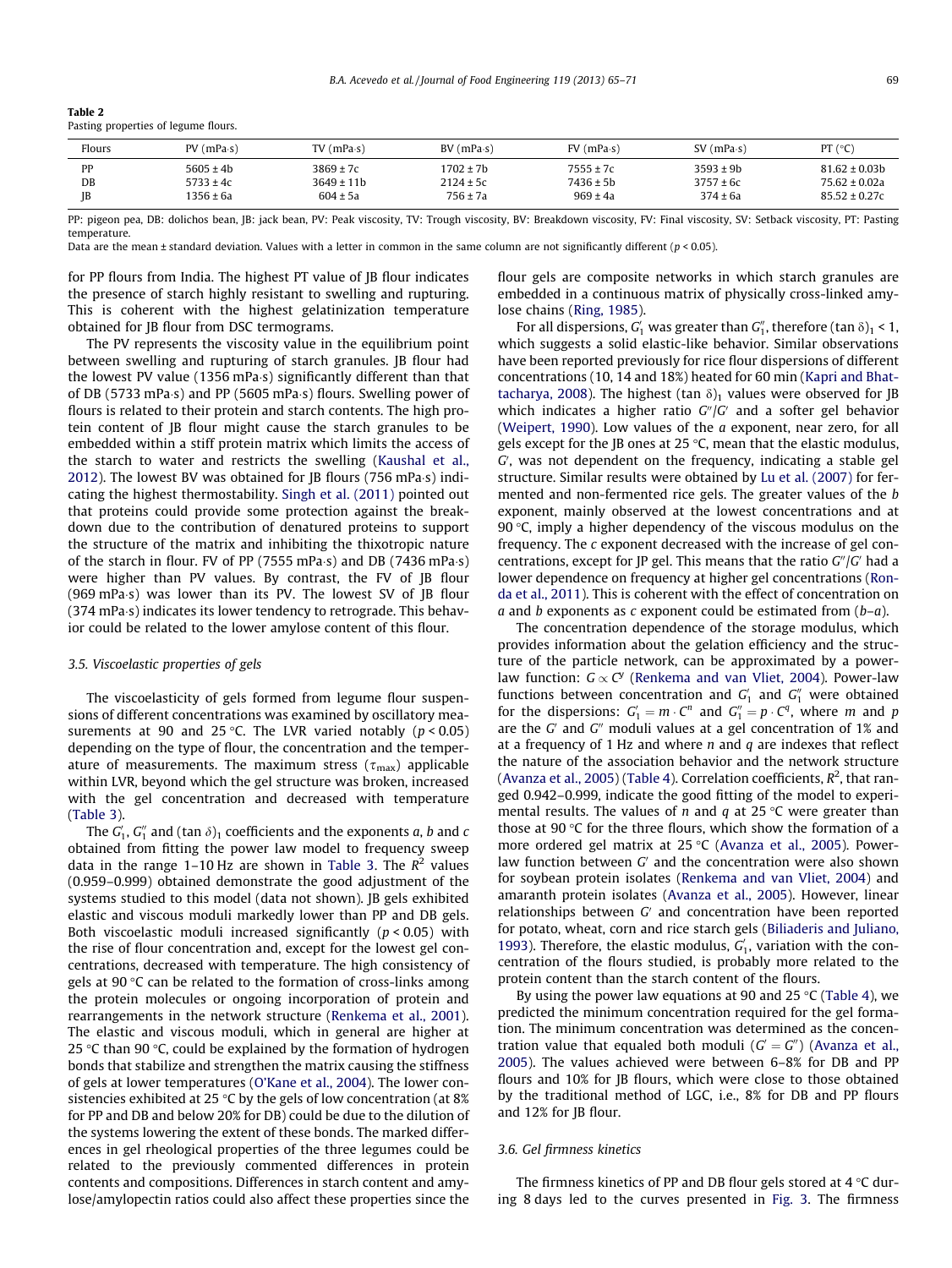#### <span id="page-5-0"></span>Table 3

Rheological properties of gels. The power law model was fitted to experimental measurements.  $G'(\omega)=G'_1\cdot\omega^a;$   $G''(\omega)=G''_1\cdot\omega^b;$  tan  $\delta(\omega)=(\tan\delta)_1\cdot\omega^c.$   $\pi_{\text{max}}$  was obtained from stress sweeps.

| Flour | Temperature $(^{\circ}C)$ | Concentration (%) | $G'_{1}$ (Pa)  | a                  | $G_1''$ (Pa)  | b                  | $(\tan \delta)_1$  | $\mathcal C$       | $\tau_{\rm max}$ |
|-------|---------------------------|-------------------|----------------|--------------------|---------------|--------------------|--------------------|--------------------|------------------|
| PP    | 90                        | 8                 | $94 \pm 4a$    | $0.06 \pm 0.02a$   | $15 \pm 1a$   | $0.31 \pm 0.01a$   | $0.17 \pm 0.01a$   | $0.24 \pm 0.01c$   | $39 \pm 4a$      |
|       |                           | 10                | $124 \pm 12a$  | $0.09 \pm 0.01a$   | $20 \pm 2a$   | $0.32 \pm 0.02a$   | $0.16 \pm 0.01a$   | $0.23 \pm 0.01$ bc | $49 \pm 2ab$     |
|       |                           | 12                | $175 \pm 8ab$  | $0.13 \pm 0.01a$   | $33 \pm 1b$   | $0.33 \pm 0.01a$   | $0.19 \pm 0.01a$   | $0.20 \pm 0.01$    | $57 \pm 3b$      |
|       |                           | 15                | $288 \pm 7b$   | $0.13 \pm 0.03a$   | $58 \pm 3c$   | $0.29 \pm 0.01a$   | $0.20 \pm 0.04a$   | $0.15 \pm 0.03a$   | $108 \pm 2c$     |
|       | 25                        | 8                 | $63 \pm 6a$    | $0.08 \pm 0.01a$   | $11 \pm 1a$   | $0.33 \pm 0.01c$   | $0.17 \pm 0.04$ b  | $0.25 \pm 0.03c$   | $29 \pm 4a$      |
|       |                           | 10                | $129 \pm 2b$   | $0.09 \pm 0.01a$   | $18 \pm 1b$   | $0.33 \pm 0.01c$   | $0.14 \pm 0.01$ ab | $0.24 \pm 0.01c$   | $70 \pm 4b$      |
|       |                           | 12                | $587 \pm 17c$  | $0.06 \pm 0.02a$   | $63 \pm 2c$   | $0.18 \pm 0.02b$   | $0.11 \pm 0.01a$   | $0.12 \pm 0.04b$   | $392 \pm 3c$     |
|       |                           | 15                | $1558 \pm 14d$ | $0.05 \pm 0.02a$   | $169 \pm 3d$  | $0.11 \pm 0.02a$   | $0.11 \pm 0.01a$   | $0.06 \pm 0.02a$   | $892 \pm 2d$     |
| DB    | 90                        | 8                 | $25 \pm 5a$    | $0.12 \pm 0.07a$   | $8 \pm 1a$    | $0.40 \pm 0.04b$   | $0.30 \pm 0.03b$   | $0.28 \pm 0.03a$   | $16 \pm 3a$      |
|       |                           | 10                | $85 \pm 8b$    | $0.09 \pm 0.01a$   | $15 \pm 4ab$  | $0.34 \pm 0.03$ ab | $0.18 \pm 0.06a$   | $0.25 \pm 0.04a$   | $47 \pm 3b$      |
|       |                           | 12                | $189 \pm 8c$   | $0.09 \pm 0.01a$   | $28 \pm 2b$   | $0.30 \pm 0.01$ ab | $0.15 \pm 0.02a$   | $0.21 \pm 0.01a$   | $92 \pm 4c$      |
|       |                           | 15                | $320 \pm 10d$  | $0.09 \pm 0.01a$   | $47 \pm 2c$   | $0.27 \pm 0.01a$   | $0.14 \pm 0.01a$   | $0.18 \pm 0.01a$   | $250 \pm 3d$     |
|       | 25                        | 8                 | $24 \pm 3a$    | $0.12 \pm 0.04a$   | $5 \pm 0.4a$  | $0.41 \pm 0.03d$   | $0.21 \pm 0.05b$   | $0.29 \pm 0.07$ b  | $26 \pm 4a$      |
|       |                           | 10                | $141 \pm 4b$   | $0.07 \pm 0.01a$   | $19 \pm 0.2a$ | $0.28 \pm 0.01c$   | $0.13 \pm 0.01a$   | $0.20 \pm 0.01$ ab | $88 \pm 3b$      |
|       |                           | 12                | $571 \pm 30c$  | $0.06 \pm 0.01a$   | $63 \pm 7b$   | $0.16 \pm 0.01$    | $0.11 \pm 0.01a$   | $0.10 \pm 0.01a$   | $392 \pm 2c$     |
|       |                           | 15                | $1914 \pm 55d$ | $0.05 \pm 0.01a$   | $241 \pm 7c$  | $0.06 \pm 0.01a$   | $0.12 \pm 0.01a$   | $0.10 \pm 0.02a$   | $1337 \pm 3d$    |
| JB    | 90                        | 12                | $27 \pm 0.1a$  | $0.12 \pm 0.02a$   | $10 \pm 0.4a$ | $0.32 \pm 0.02a$   | $0.36 \pm 0.01$ b  | $0.20 \pm 0.01$ ab | $14 \pm 3a$      |
|       |                           | 15                | $42 \pm 1a$    | $0.13 \pm 0.01a$   | $15 \pm 2a$   | $0.35 \pm 0.01a$   | $0.35 \pm 0.03b$   | $0.22 \pm 0.01$    | $26 \pm 3ab$     |
|       |                           | 17                | $111 \pm 11b$  | $0.13 \pm 0.01a$   | $32 \pm 4b$   | $0.28 \pm 0.02a$   | $0.29 \pm 0.01a$   | $0.15 \pm 0.01a$   | $31 \pm 4b$      |
|       |                           | 20                | $175 \pm 17c$  | $0.14 \pm 0.01a$   | $43 \pm 8b$   | $0.30 \pm 0.04a$   | $0.25 \pm 0.02a$   | $0.16 \pm 0.02a$   | $69 \pm 3c$      |
|       | 25                        | 12                | $9 \pm 1a$     | $0.38 \pm 0.04c$   | $5 \pm 0.4a$  | $0.49 \pm 0.02c$   | $0.56 \pm 0.01d$   | $0.10 \pm 0.02a$   | $8 \pm 2a$       |
|       |                           | 15                | $21 \pm 3a$    | $0.26 \pm 0.01$    | $10 \pm 1$    | $0.43 \pm 0.01$ bc | $0.47 \pm 0.01c$   | $0.18 \pm 0.01$    | $29 \pm 3b$      |
|       |                           | 17                | $60 \pm 8b$    | $0.20 \pm 0.01$ ab | $22 \pm 2c$   | $0.37 \pm 0.02b$   | $0.36 \pm 0.01b$   | $0.17 \pm 0.01$    | $72 \pm 3c$      |
|       |                           | 20                | $232 \pm 14c$  | $0.14 \pm 0.01a$   | $58 \pm 1d$   | $0.29 \pm 0.01a$   | $0.25 \pm 0.01a$   | $0.15 \pm 0.02$ ab | $221 \pm 1d$     |

PP: pigeon pea, DB: dolichos bean, JB: jack bean.

Data are the mean ± standard deviation. Values with a letter in common in the same column for each temperature and flour are not significantly different ( $p$  < 0.05).

#### Table 4

| Parameters correspond to the fitting of experimental measured of G' and G'' to power-law function (G' = m·C"; G'' = p·C") at 90 °C and 25 °C. |  |
|-----------------------------------------------------------------------------------------------------------------------------------------------|--|
|-----------------------------------------------------------------------------------------------------------------------------------------------|--|

| Flour     | T (°C) | m                                |                 | $R^2$ |                           |                 | $R^2$ |
|-----------|--------|----------------------------------|-----------------|-------|---------------------------|-----------------|-------|
| PP        | 90     | $1.61 \pm 0.02$                  | $1.90 \pm 0.01$ | 0.993 | $0.15 \pm 0.01$           | $2.17 \pm 0.11$ | 0.978 |
|           | 25     | $3.10^{-4} \pm 1.10^{-5}$        | $5.73 \pm 0.05$ | 0.984 | $6.10^{-4} \pm 3.10^{-5}$ | $4.60 \pm 0.09$ | 0.970 |
| DB        | 90     | $8.10^{-3}$ + 2.10 <sup>-4</sup> | $3.99 \pm 0.02$ | 0.969 | $2.10^{-2} \pm 1.10^{-3}$ | $2.90 \pm 0.03$ | 0.995 |
|           | 25     | $1.10^{-5} \pm 1.10^{-7}$        | $7.02 \pm 0.08$ | 0.992 | $1.10^{-5} \pm 5.10^{-7}$ | $6.21 \pm 0.05$ | 0.999 |
| <b>IB</b> | 90     | $7.10^{-4} \pm 3.10^{-5}$        | $4.18 \pm 0.15$ | 0.942 | $4.10^{-3} \pm 2.10^{-4}$ | $3.11 \pm 0.15$ | 0.942 |
|           | 25     | $1.10^{-6} \pm 5.10^{-8}$        | $6.29 \pm 0.09$ | 0.957 | $4.10^{-5} \pm 1.10^{-6}$ | $4.71 \pm 0.22$ | 0.965 |
|           |        |                                  |                 |       |                           |                 |       |

PP: pigeon pea, DB: dolichos bean, JB: jack bean.

change over long storage periods is mainly related to amylopectin recrystallization ([Morris, 1990; Kalichevsky et al., 1990; Jacobson](#page-6-0) [et al., 1997](#page-6-0)) and the Avrami relationship is often used to model



Fig. 3. Firmness kinetics of gels stored at  $4^{\circ}$ C. The continuous lines resulted from fitting the experimental values to the Avrami equation. ( $\blacksquare$ ) DB: dolichos bean, ( $\blacktriangle$ ) PP: pigeon pea.

starch crystallization kinetics [\(Ronda and Roos, 2011\)](#page-6-0). The Avrami relationship fitted to experimental data gave continuous lines shown in Fig. 3. In this study, gel firmness increased significantly during the first 48 h of storage, remaining practically constant during the rest of storage time. The correlation coefficients of the fittings,  $R^2$ , were 0.989 and 0.990 for PP and DB, respectively. The values of the Avrami model parameters ( $F_0$ ,  $F_{\infty}$ , k, n) were  $(1.29 \pm 0.34)$  N,  $(3.66 \pm 0.22)$  N,  $(0.05 \pm 0.08)$  h<sup>-n</sup>,  $0.82 \pm 0.39$  for PP gels and  $(0.68 \pm 0.21)$  N,  $(7.05 \pm 0.29)$  N,  $(0.35 \pm 0.12)$  h<sup>-n</sup>,  $0.38 \pm 0.04$  for DB gels. The initial firmness,  $F_0$ , of PP gels was notably higher than that of DB gels. However, the firmness kinetics at  $4^{\circ}$ C was faster for the DB gels than for the PP one as can be seen in Fig. 3 and can be concluded from the Avrami constant,  $k$ , which was seven times higher for DB than PP. This can also be analyzed from the half-life time,  $t_{1/2}$ , that was 6 and 22 h for DB and PP, respectively. This means that DB gel took much less time to reach the 50% of the leveling-off firmness than the PP one. The gel leveling-off firmness,  $F_{\infty}$ , was also notably higher for DB than PP gels. This behavior was probably due to a faster and more extensive amylopectin recrystallization in DB than in PP gel. Moreover, gel firmness also depends on protein–protein interaction mainly the disulfide bonds [\(Avanza et al., 2005](#page-6-0)).

Data for gel JB firmness kinetics (data not shown) did not fit to Avrami model. In this case, the firmness of the gel showed large fluctuation during the first 24 h of storage showing no significant (p > 0.05) variations thereafter with the time of storage at 4 °C.